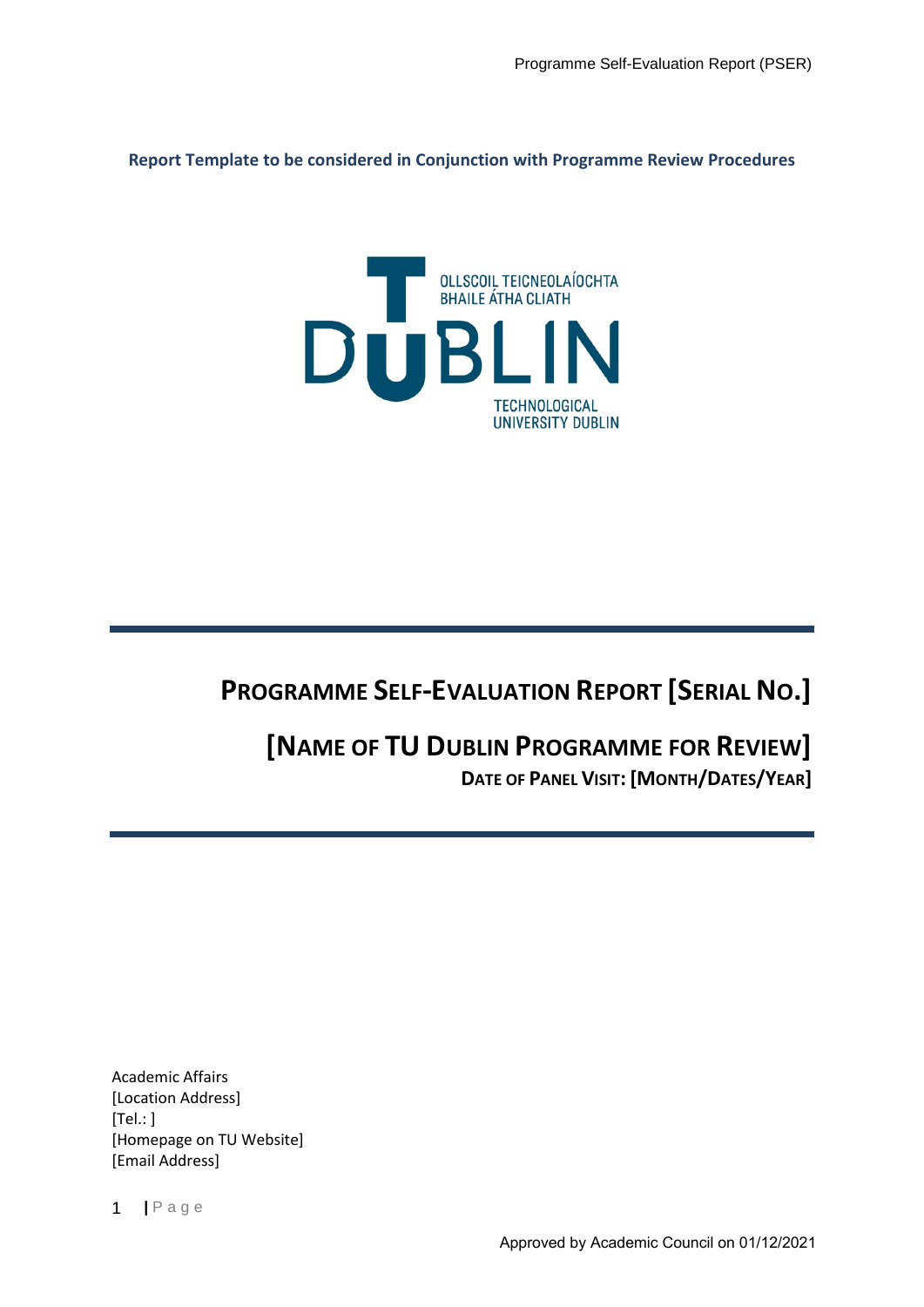## **Programme Self-Evaluation Report**

The Programme Self-Evaluation Report will be considered by the Programme Review Panel alongside updated programme information (downloaded from the Programme & Module Catalogue) and the Student Handbook(s). In addition, the following documents will be made available electronically to the Programme Review Panel at least two weeks prior to the site visit:

- Exemplar assessment materials (e.g. examination, briefs, assignments);
- External examiner reports for the previous three academic years;
- Annual Programme Enhancement Reports for the previous three academic years;
- Work Placement Handbook (if applicable).

The key element in the review of a programme is the critical self-evaluation and re-appraisal of all aspects of the programme. While Section 1 of the report is factual, the subsequent sections are reflective and should be based on the outcomes of a SWOT analysis.

## **PSER Table of Contents**

- 1. Statistical Analysis of student data (taken from Annual Programme Enhancement Reports), to include (but not limited to) :
	- a. Student Enrolment Data
	- b. Student Profile<sup>1</sup>
	- c. Engagement Data
	- d. Progression Rates
	- e. Graduate Destinations
- 2. Aims and objectives of the programme and its alignment to School, Faculty and University Strategic Plans
	- a. Contribution to achieving KPIs within Strategic Plans
	- b. Alignment with TU Dublin Educational Model
	- c. Industry, professional, community and societal engagement
	- d. Achievement of Graduate Attributes
	- e. External Accreditation Status (where relevant)
	- f. Employment and Employability Skills
	- g. Feedback from employers and other external stakeholders
- 3. Access, Transfer & Progression
	- a. Admission requirements and routes, including intake policy and procedures
	- b. Strategies to foster and support equality and diversity
	- c. Strategies to ensure inclusivity of all students
	- d. Internationalisation strategies and supports

<span id="page-1-0"></span><sup>1</sup> To include entry qualifications (e.g. CAO), international students, access students, non-standard entrants, HEAR & Dare entrants, gender, advanced entry and transfer entrants.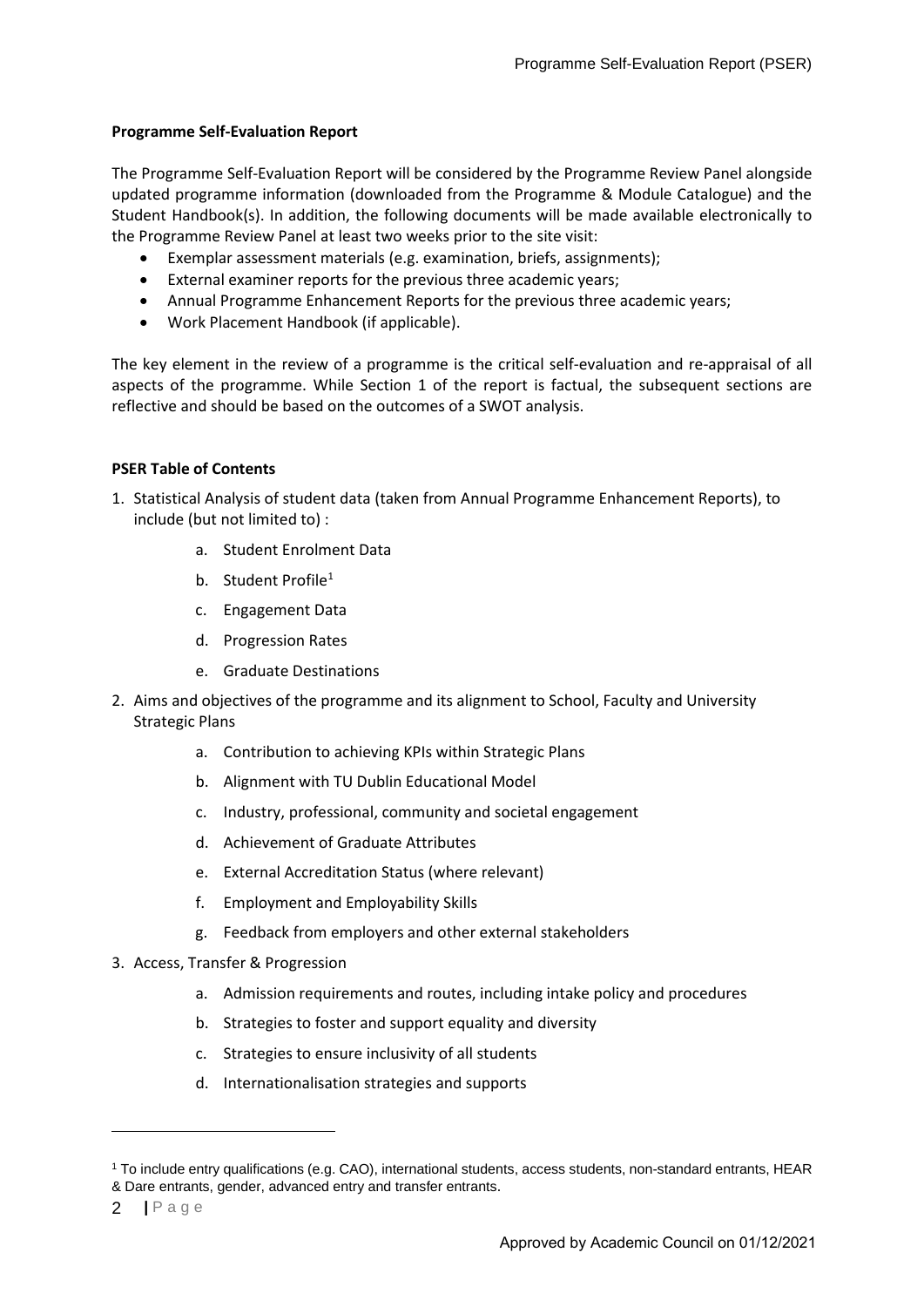- 4. Programme Development
	- a. Summary of changes since last review or validation
	- b. Impact of internal environment (including policies and regulations)
	- c. Impact of external environment (including changes in industry, technology, profession, community and society)
	- d. Impact of stakeholder feedback
- 5. Student Engagement and Learning Experience
	- a. Induction/orientation programme
	- b. First Year Experience Framework for Success
	- c. Learning & teaching strategies and approaches
	- d. Assessment strategy and schedule
	- e. Feedback on Assessment mechanisms
	- f. Curriculum design and structure
	- g. Use of VLE and other online resources
	- h. Community-based and/or work-based learning
	- i. Site visits and/or other industry/professions engagements
	- j. Global classrooms
	- k. International student exchanges
	- l. Workload and expectations
- 6. Academic Quality Enhancement
	- a. Role of Programme Coordinator
	- b. Role of Year Tutors
	- c. Programme Team and impact of staff feedback
	- d. Impact of external examiner feedback
	- e. Role of Discipline Programme Board
	- f. Impact of the Student Voice<sup>[2](#page-2-0)</sup>
	- g. Annual Quality Enhancement Process
	- h. Impact of PRSB Accreditation
- 7. Programme Resources
	- a. Library
	- b. Information technology
- 8. Staff Profile, Research & External Engagement
	- a. Staff qualifications

<span id="page-2-0"></span> $2$  To include class representatives, internal student feedback surveys, national student engagement survey, meetings with students and participation in Discipline Programme Board meetings.